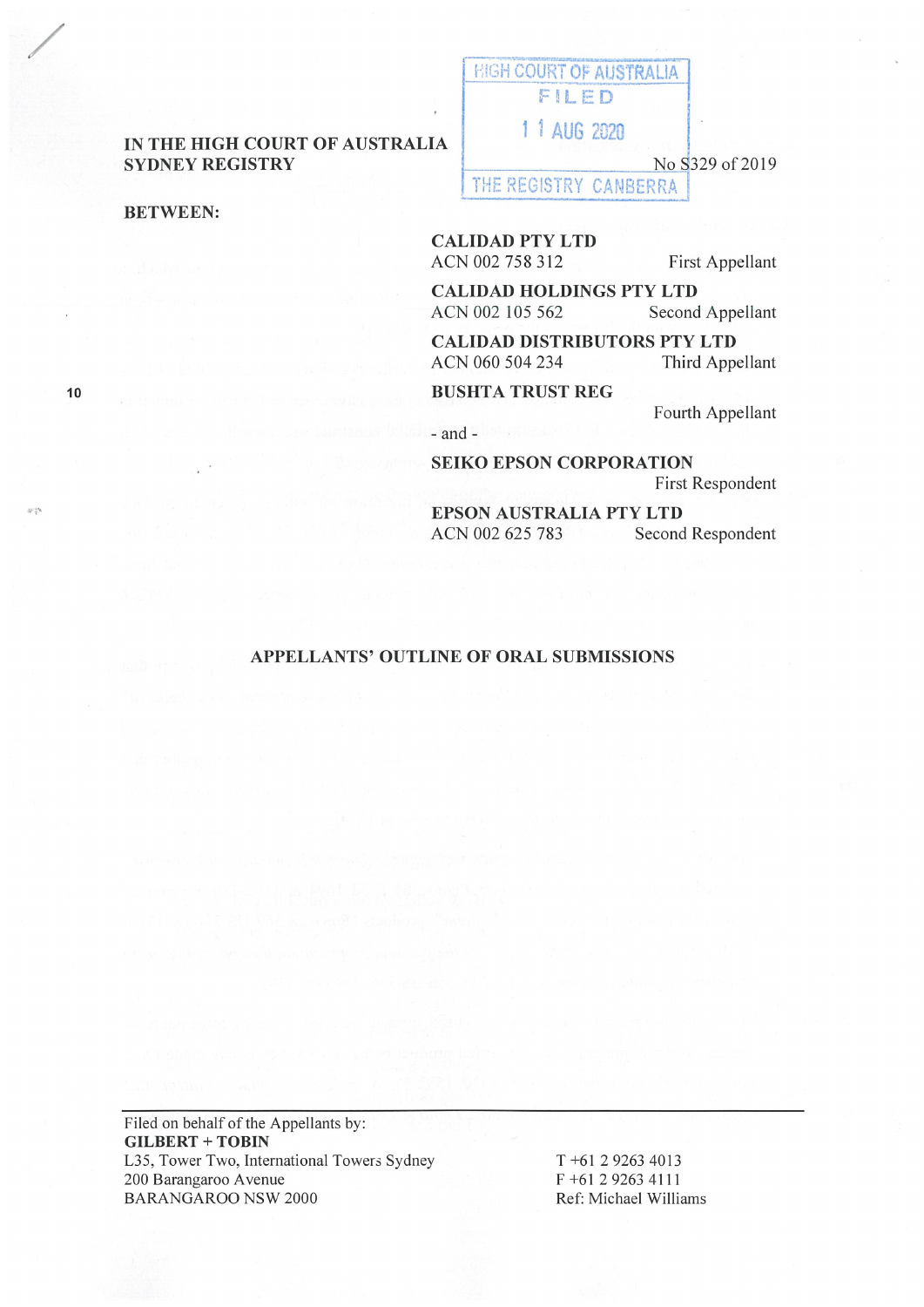## **Part I: Suitable for publication**

1. This outline is in a form suitable for publication on the internet.

## **Part II: Outline of propositions**

- 2. The general issue presented by this appeal is whether, and if so, the extent to which, a patentee can control or limit what may be done with a patented product after it has been sold by or with the licence of the patentee (AS [2]-[3]).
- 3. This Court should affirm the correctness of its earlier decision in *NPCAL* (1908) 7 CLR 481, which applied the common law doctrine of exhaustion, before the Privy Council in *Menck* (1911) 12 CLR 15 substituted the artificial construct of an implied licence (AS **10** [17]-[19], [26]-[36]).
	- 4. Where a patentee (or its licensee) exploits an invention by selling a patented product, that product has "*passed out of the limit of the monopoly*" (*NPCAL* at 511, 524) and "*the advantages of the Act to the patentee are exhausted*" (*NPCAL* at 531). At that time, "*the object of the law has been attained*" – the patentee has obtained its profit (*NPCAL* at 524; *Impression Products* 137 S Ct 1523 (2017) at 1532, 1538).
- 5. The exhaustion doctrine preserves the "*elementary principle*" of personal property that the owner of chattels has an "*absolute right to use and dispose of them as he thinks fit*" (*NPCAL* at 510). It does so without resort to an implied licence which is a "*misuse of words*" (*Interstate Parcel* (1977) 138 CLR 534 at 541). The doctrine ensures that **20** "*when an item passes into commerce, it should not be shaded by a legal cloud on title as it moves through the marketplace*" (*Impression* at 1534).
	- 6. The exhaustion doctrine permits a party to "*repair*", "*improve*", "*modify*" or "*refurbish*" patented goods (*NPCAL* at 510; *Jazz Photo* 264 F 3d 1094 at 1102-1104), provided there is no making of "*new*" or "*additional*" products (*Bowman* 569 US 278 (2013) at 5). It permits "*the "use of the whole" of the patented combination through replacement of a spent, unpatented element*" (*Aro Mfg* 356 US 336 (1961) at 346).
- 7. Modification to permit a product to be reused, even if intended by the patentee not to be reused, does not amount to the modified product being regarded as newly made (*Jazz Photo* at 1103, 1106; *Impression* at 1530, 1532-3). A "*patentee's unilateral intent*" that **30** goods "*not be reused*" is irrelevant (*Jazz Photo* at 1105-1106); competition is preserved.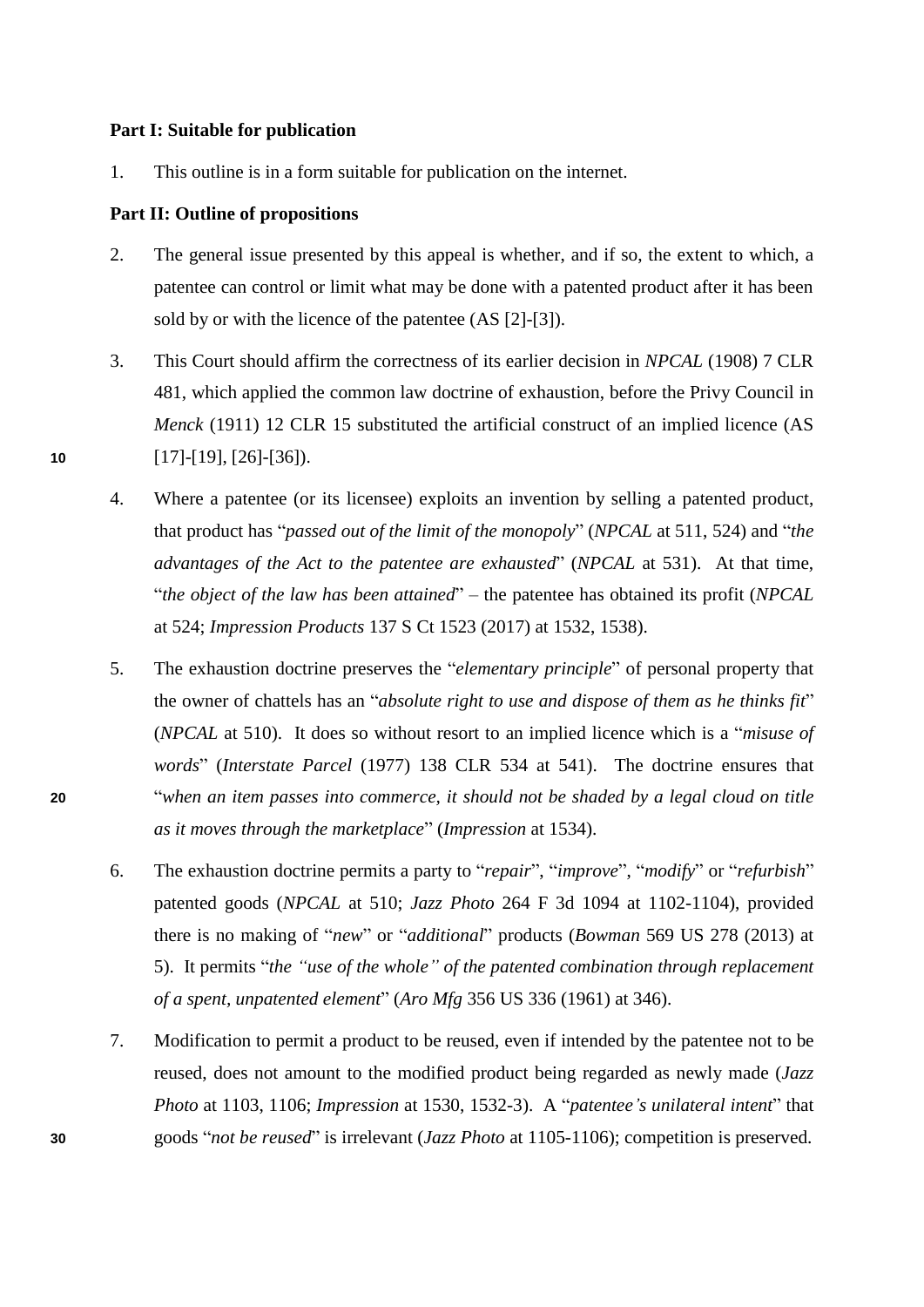- 8. The exhaustion doctrine has been endorsed by the US Supreme Court (*Impression* at 1532). It has received support in the House of Lords, which has questioned, in the context of "*repair*", the utility of the implied licence doctrine (*United Wire* [2001] RPC 24 at [56], [67]-[69]; PJ1 [149]). It was held, in *NPCAL*, to form part of the common law of Australia. This Court is no longer bound by the Privy Council and should now affirm the correctness of *NPCAL*.
- 9. The exhaustion doctrine accords with the terms of the *Patents Act* (*NPCAL* at 510-2), which makes no reference to implied licences (cf. RS [30]-[44]). S 144 is irrelevant; its predecessor (s 87B) was enacted when *NPCAL* was the "*existing law*" to provide "*for*  **10** *the contingency of a contract*" (JBA 873; *Transfield* (1979) 144 CLR 83 at 93-6, 98-9). The IPAC Report and Explanatory Memorandum preceding the Act reveal that it was left to the Courts to determine the ambit of the common law "*doctrine of "exhaustion of rights" so far as it applies*" in any "*particular case*" (JBA 702).
	- 10. The application of the doctrine of exhaustion dictates the conclusion that the sale by Calidad of the *modified* Epson cartridges did not infringe Seiko's patents. Seiko's patent rights were exhausted upon its sale of the original cartridges (AS [37]-[40]).
	- 11. In artificially characterising the modifications made to the original Epson cartridges as involving the "making" of "new" cartridges, the Full Court made five critical errors.
- 12. First, the Full Court erred by focussing on Seiko's intention that the original Epson **20** cartridges were for "*single use*" (AS [59]-[61]). That was an unclaimed characteristic; a mere "*obstacle*" to "*reuse*" (*Impression* at 1530) of the claimed invention. It was irrelevant, to exhaustion, that the cartridges had worked "*precisely as…designed*" (*Jazz Photo* op cit; cf. FCJ1 [169], [175], [280]).
	- 13. Second, the Full Court erred by failing to recognise "*modification*" or "*improvement*" of cartridges as permissible acts falling short of impermissibly "*making*" the claimed invention (AS [62]-[63]; AR [11]-[12]).
- 14. Third, Jagot J (Greenwood J agreeing) erred by holding that "*the moment the new hole was created*" the cartridge "*ceased to be a printing material container*" and on re-filling and sealing was "*made into a new printing material container*" (FCJ1 [166]). That is **30** the precise mode of reasoning which has been rejected by both the US Supreme Court (*Aro Mfg* at 342, 343, 344, 346) and the UK Supreme Court (*Schutz* [2013] RPC 16 at [57]-[58]); cf. RS [12].